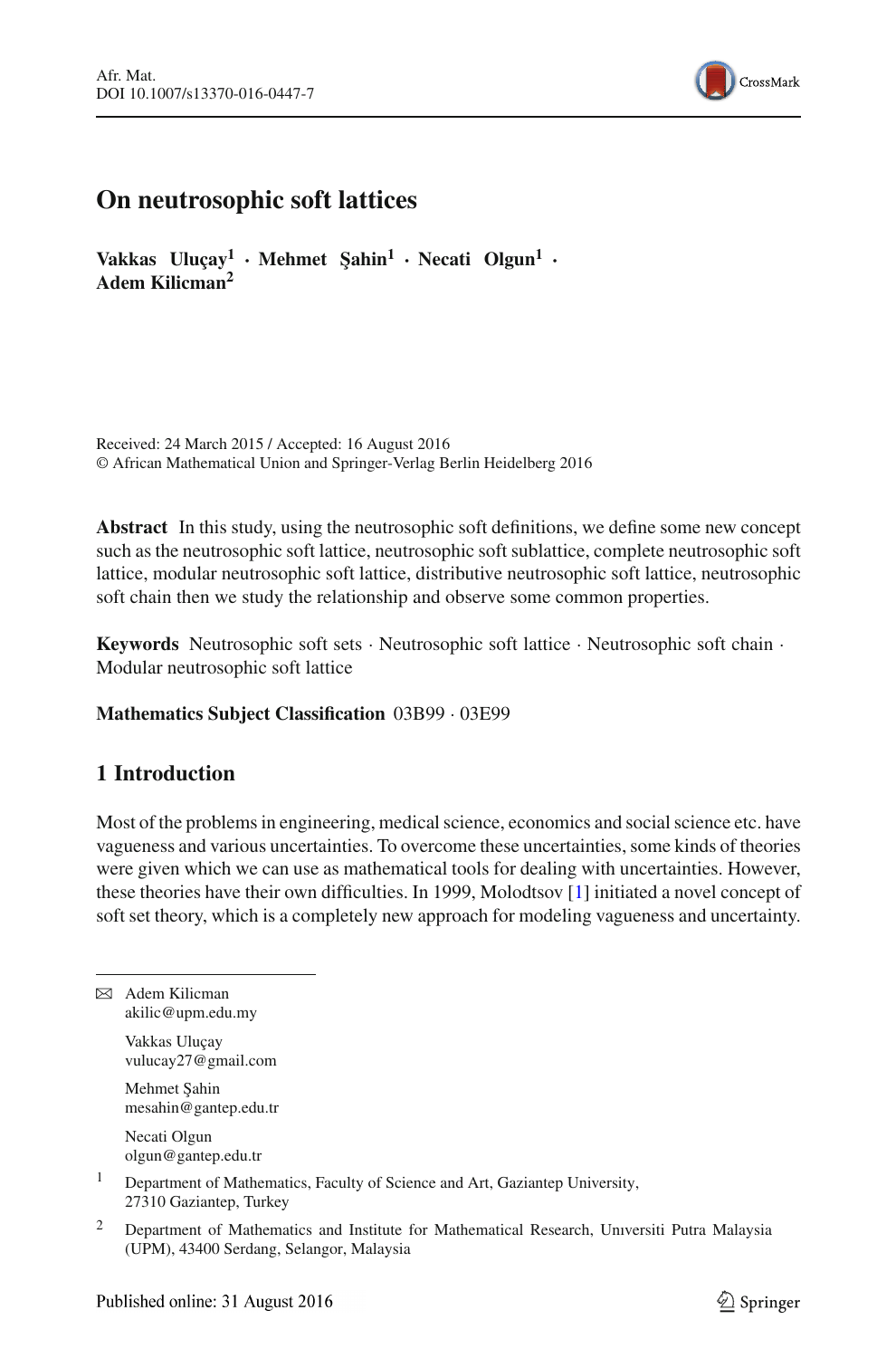From then on, works on the soft set theory are progressing rapidly. After Molodtsov's work, same different applications of soft sets were studied in [\[2](#page-8-1)[,3\]](#page-8-2). Furthermore Maji, Biswas and Roy worked on soft set theory in  $[4,5]$  $[4,5]$  $[4,5]$ . Roy et al. presented some applications of this notion to decision making problems in [\[6\]](#page-8-5). The algebraic structures of soft sets have been studied by some authors [\[7](#page-8-6)[–14\]](#page-9-0). Birkhoff's work in 1930 started the general development of lattice theory [\[15](#page-9-1)]. The lattice theory has been applied to many kinds of fields. Recently, the work introducing the soft set theory to the lattice theory and the fuzzy set theory have been initiated. Fu  $[16]$  $[16]$  and Çağman et al.  $[17]$  $[17]$  presented the nation of the soft lattice and derived the properties of the soft lattice and discussed the relationship between the soft lattices. Karaaslan et al. [\[18](#page-9-4)] introduced the fuzzy soft lattice theory, some related properties on it. Florentine Smarandache for the first time introduced the concept of neutrosophy in 1995 [\[19](#page-9-5)[,20](#page-9-6)]. Maji [\[21\]](#page-9-7) had combined the neutrosophic set with soft sets and introduced a new mathematical model neutrosophic soft set. Later Broumi and Smarandache defined the concepts interval-valued neutrosophic soft sets and intuitionistic neutrosophic soft sets in [\[22,](#page-9-8)[23](#page-9-9)]. Different algebraic structures and their applications were studied in the neutrosophic soft set context [\[24](#page-9-10)[–31\]](#page-9-11).

In this paper, we apply the notion of neutrosophic soft sets introduced by [\[21](#page-9-7)] to the lattice theory and present the notion of neutrosophic soft lattice, which is different from the one presented by [\[16](#page-9-2)[–18\]](#page-9-4). The organization of this paper is as follows: in Sect. [2,](#page-1-0) some basic concepts and some related properties are introduced. In Sect. [3,](#page-2-0) the notion of neutrosophic soft lattice is presented and some related properties are defined, then the neutrosophic soft sublattice, complete neutrosophic soft lattice, distributive neutrosophic soft lattice, modular neutrosophic soft lattice, neutrosophic soft chain are presented and their related properties are studied. Section [4](#page-8-7) concludes the paper.

# <span id="page-1-0"></span>**2 Preliminaries**

**Definition 2.1** [\[19\]](#page-9-5) Let *U* be a space of points (objects), with a generic element in *U* denoted by *u*. A neutrosophic set (N-set) Ain *U* is characterized by a truth-membership function  $T_A$ , an indeterminacy-membership function  $I_A$  and a falsity-membership function  $F_A$ .  $T_A(u)$ ;  $I_A(u)$  and  $F_A(u)$  are real standard or nonstandard subsets of [0, 1]. It can be written as

$$
A = \{ \langle u, (T_A(u), I_A(u), F_A(u)) \rangle : u \in U, T_A(u), I_A(u), F_A(u) \in [0, 1] \}.
$$

There is no restriction on the sum of  $T_A(u)$ ;  $I_A(u)$  and  $F_A(u)$ , so

 $0 \leq$ sup  $T_A(u)$  + sup  $I_A(u)$  + sup  $F_A(u) \leq 3$ .

**Definition 2.2** [\[21\]](#page-9-7) Let U be an initial universe set and E be a set of parameters. Consider *E*. Let  $P(U)$  denote the set of all neutrosophic sets of U. The collection  $(F, A)$  is termed to be the soft neutrosophic set over *U*, where F is a mapping given by  $F : A \rightarrow P(U)$ .

**Definition 2.3** [\[32\]](#page-9-12) Let *P* be a non-empty ordered set.

- (i) If  $x \lor y$  and  $x \land y$  exist for all  $x, y \in P$ , then P is called a lattice,
- (ii) If  $\vee$ *S* and ∧*S* exist for all *S* ⊆ *P*, then *P* is called a complete lattice.

**Definition 2.4** [\[15\]](#page-9-1) An algebra  $(L, \wedge, \vee)$  is called a lattice if L is a nonempty set,  $\wedge$  and  $\vee$ are binary operations on *L*, both  $\land$  and  $\lor$  are idempotent, commutative and associative, and they satisfy the two absorption identities. That is, for all  $a, b, c \in L$ 

1.  $a \wedge a = a$ ;  $a \vee a = a$ , 2.  $a \wedge b = b \wedge a$ ;  $a \vee b = b \vee a$ ,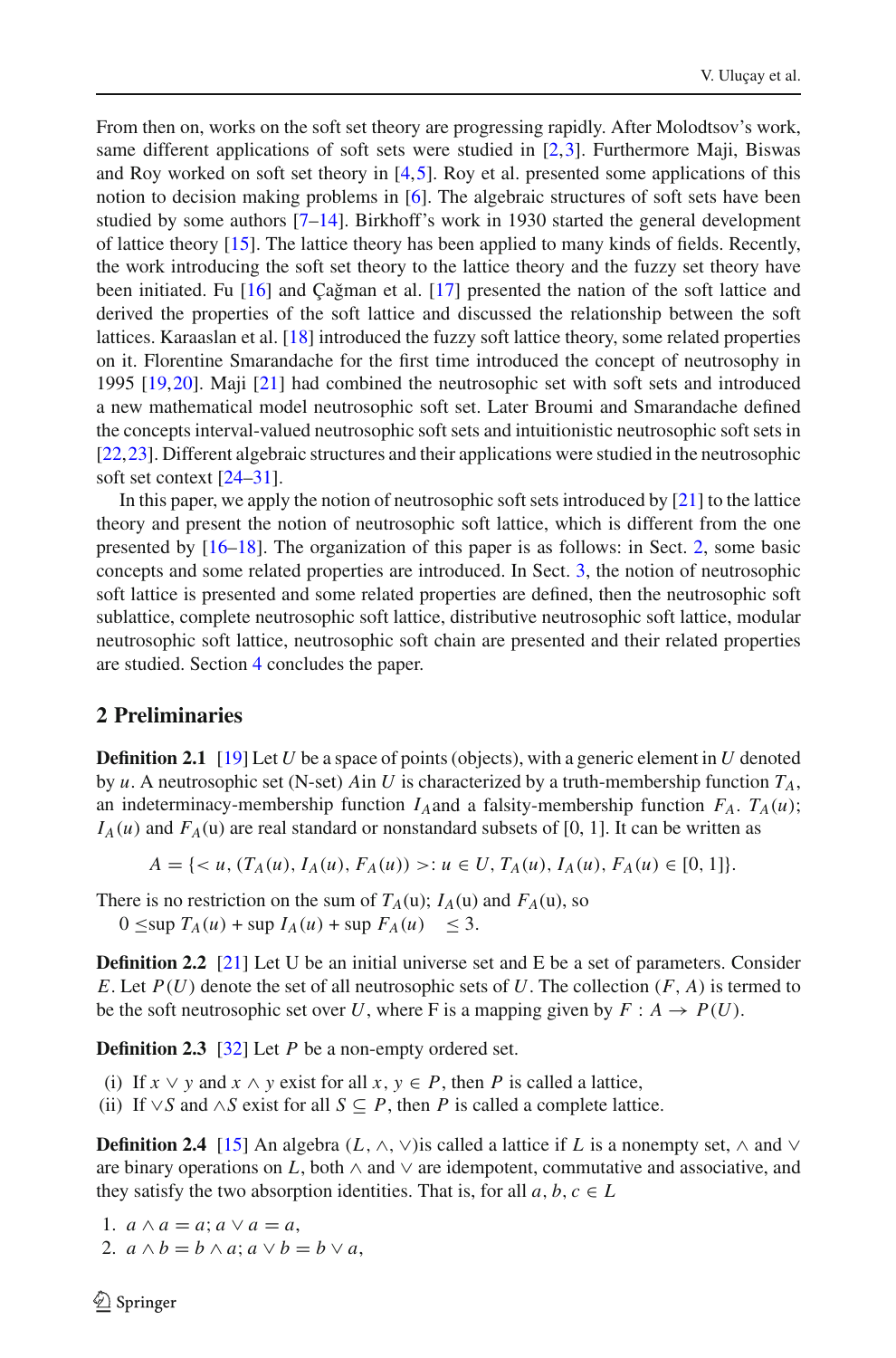3.  $(a \wedge b) \wedge c = a \wedge (b \wedge c)$ ;  $(a \vee b) \vee c = a \vee (b \vee c)$ , 4.  $a \wedge (a \vee b) = a$ ;  $a \vee (a \wedge b) = a$ .

**Definition 2.5** [\[21\]](#page-9-7) Let  $(F, A)$  and  $(G, B)$  be two neutrosophic soft sets over the common universe  $U$ .(*F*, *A*) is said to be a neutrosophic soft subset of  $(G, B)$  if  $A \subset B$ , and  $T_F(e)(x)$  $\leq T_G(e)(x), I_F(e)(x) \leq I_G(e)(x), F_F(e)(x) \geq F_G(e)(x), \forall e \in A, x \in U$ . We denote it by  $(F, A) \subseteq (G, B).$ 

**Definition 2.6** [\[21\]](#page-9-7) The complement of a neutrosophic soft set  $(F, A)$  denoted by  $(F, A)^c$  =  $(F^c, \neg A)$  where  $F^c : \neg A \rightarrow P(U)$  is a mapping given by  $F^c(\alpha)$  =neutrosophic soft complement with  $T_{F^c}(x) = F_F(x)$ ,  $I_{F^c}(x) = I_F(x)$  and  $F_{F^c}(x) = T_F(x)$ .

**Definition 2.7** [\[21\]](#page-9-7) Let  $(H, A)$  and  $(G, B)$  be two NSSs over the common universe U. Then the union of  $(H, A)$  and  $(G, B)$  is denoted by " $(H, A) \tilde{\cup} (G, B)$ " and is defined  $by(H, A) \tilde{\cup} (G, B) = (K, C)$ , where  $C = A \cup B$  and the truth-membership, indeterminacymembership and falsity-membership of (*K*,*C*) are as follows:

$$
T_{K(e)} (m) = \begin{cases} T_{H(e)} (m), & if \ e \in A - B, \\ T_{G(e)} (m), & if \ e \in B - A, \\ \max (T_{H(e)} (m), T_{G(e)} (m)), & if \ e \in A \cap B. \end{cases}
$$

$$
I_{K(e)}(m) = \begin{cases} I_{H(e)}(m), & if \ e \in A - B, \\ I_{G(e)}(m), & if \ e \in B - A, \\ \frac{I_{H(e)}(m) + I_{G(e)}(m)}{2}, & if \ e \in A \cap B. \end{cases}
$$

$$
F_{K(e)}(m) = \begin{cases} F_{H(e)}(m), & if \ e \in A - B, \\ F_{G(e)}(m), & if \ e \in B - A, \\ \min(F_{H(e)}(m), F_{G(e)}(m)), & if \ e \in A \cap B. \end{cases}
$$

**Definition 2.8** [\[21\]](#page-9-7) Let  $(H, A)$  and  $(G, B)$  be two NSSs over the common universe U. Then the intersection of  $(H, A)$  and  $(G, B)$  is denoted by " $(H, A) \cap (G, B)$ " and is defined  $by(H, A) \cap (G, B) = (K, C)$ , where  $C = A \cap B$  and the truth-membership, indeterminacymembership and falsity-membership of (*K*,*C*) are as follows:

$$
T_{K(e)} (m) = \min (T_{H(e)} (m), T_{G(e)} (m))
$$
  
\n
$$
I_{K(e)} (m) = \frac{I_{H(e)} (m) + I_{G(e)} (m)}{2}
$$
  
\n
$$
F_{K(e)} (m) = \max (F_{H(e)} (m), F_{G(e)} (m)), \text{ if } e \in A \cap B.
$$

## <span id="page-2-0"></span>**3 Lattice structures of neutrosophic soft sets**

In this section, the notion of neutrosophic soft lattice is defined and several related properties are investigated.

<span id="page-2-1"></span>**Definition 3.1** Let  $N^L$  be a neutrosophic soft set over  $U$ ,  $\tilde{\vee}$  and  $\tilde{\wedge}$  be two binary operation on  $N^L$ . If elements of  $N^L$  are equipped with two commutative and associative binary operations  $\tilde{\vee}$  and  $\tilde{\wedge}$  which are connected by the absorption law, then algebraic structure ( $N^L$ ,  $\tilde{\vee}$ ,  $\tilde{\wedge}$ ) is called a neutrosophic soft lattice.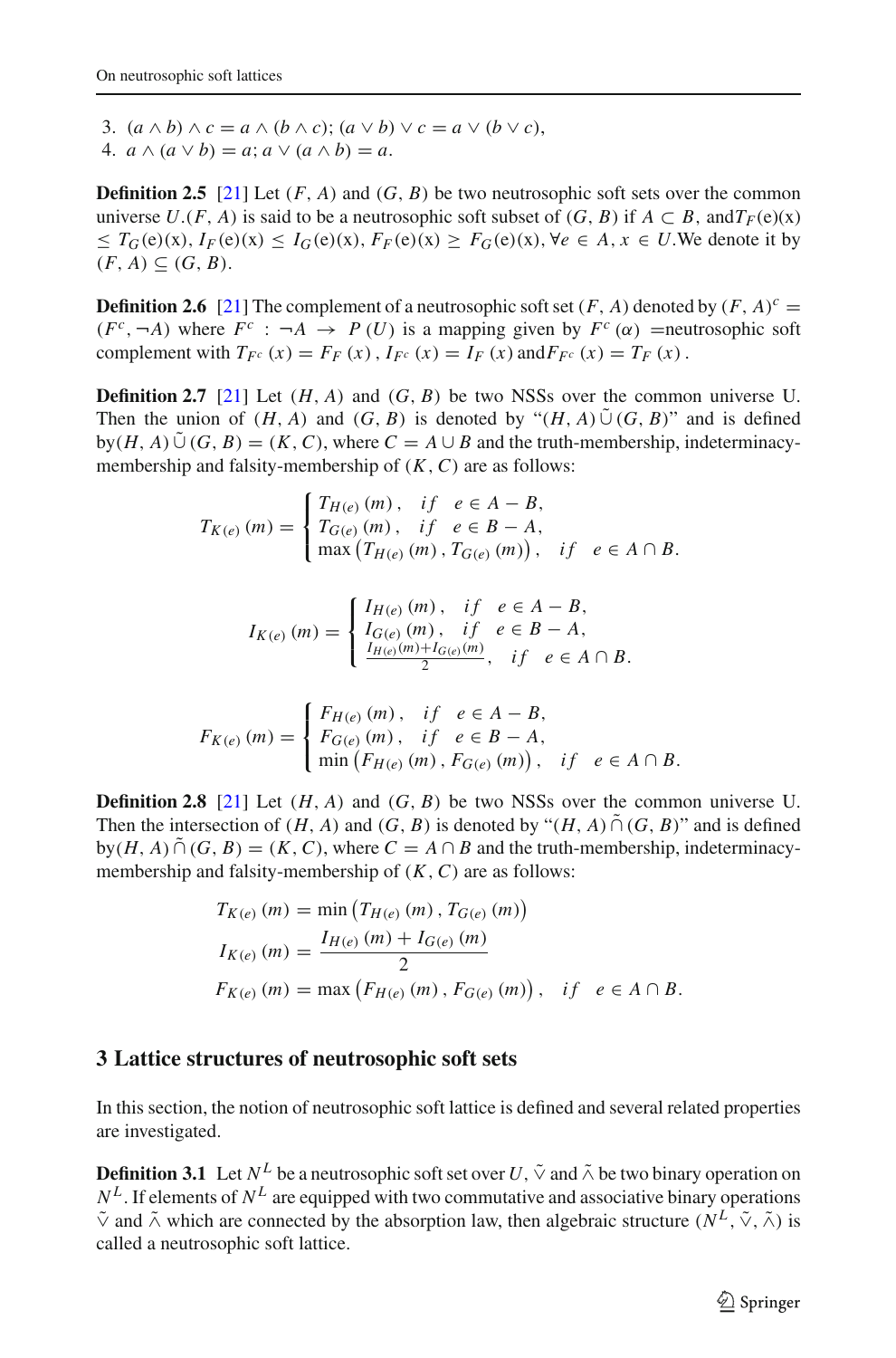#### <span id="page-3-0"></span>**Fig. 1** A neutrosophic soft lattice structure

*Example 3.2* Let  $U = \{u_1, u_2, u_3, u_4\}$  be a universe set and  $N^L = \{F_A, F_B, F_C, F_D\} \subseteq$ *N S*(*U*).

Suppose that

$$
F_A = \left\{ \left( e_1, \frac{u_1}{0.5, 0.2, 0.7} \right), \left( e_2, \frac{u_2}{0.6, 0.3, 0.4}, \frac{u_3}{0.4, 0.1, 0.7} \right), \left( e_3, \frac{u_4}{0.6, 0.3, 0.8} \right) \right\}
$$
  
\n
$$
F_B = \left\{ \left( e_1, \frac{u_1}{0.4, 0.1, 0.5}, \frac{u_2}{0.8, 0.2, 0.6} \right), \left( e_2, \frac{u_3}{0.5, 0.2, 0.3} \right) \right\}
$$
  
\n
$$
F_C = \left\{ \left( e_1, \frac{u_1}{0.4, 0.2, 0.5}, \frac{u_2}{0.5, 0.4, 0.6} \right), \left( e_2, \frac{u_2}{0.5, 0.4, 0.6}, \frac{u_3}{0.4, 0.1, 0.7} \right) \right\}
$$
  
\n
$$
F_D = \left\{ \left( e_1, \frac{u_1}{0.5, 0.1, 0.4}, \frac{u_2}{0.6, 0.3, 0.2} \right) \right\}
$$

Then,  $(N^L, \tilde{\cup}, \tilde{\cap})$  is a neutrosophicsoft lattice. Here binary operations are neutrosophic union and neutrosophic intersection. Hasse diagram of  $N^L$  is shown in Fig. [1.](#page-3-0)

**Theorem 3.3** ( $N^L$ ,  $\tilde{\vee}$ ,  $\tilde{\wedge}$ ) *be a neutrosophic soft lattice and*  $F_A$ ,  $F_B \in NS(U)$ *. Then* 

$$
F_A \tilde{\wedge} F_B = F_A \Leftrightarrow F_A \tilde{\vee} F_B = F_B.
$$

*Proof*

$$
F_A \tilde{\wedge} F_B = F_A \tilde{\wedge} (F_A \tilde{\vee} F_B)
$$
  
=  $(F_A \tilde{\wedge} F_A) \tilde{\wedge} (F_A \tilde{\wedge} F_B)$   
=  $F_A \tilde{\vee} F_A$   
=  $F_A$ 

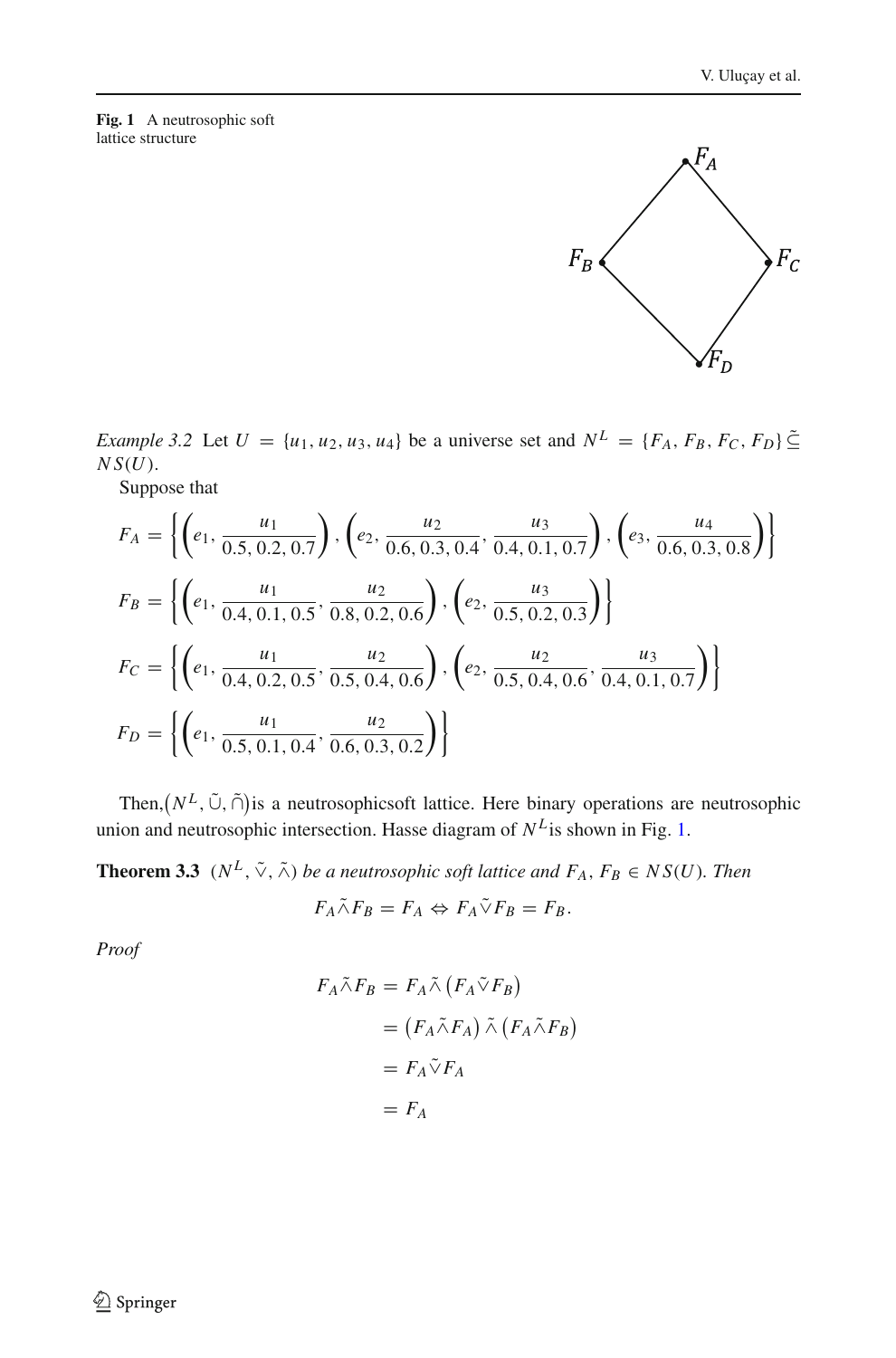Conversely,

$$
F_A \tilde{\vee} F_B = (F_A \tilde{\wedge} F_B) \tilde{\vee} F_B
$$
  
=  $(F_A \tilde{\vee} F_B) \tilde{\wedge} (F_B \tilde{\vee} F_B)$   
=  $F_B \tilde{\wedge} F_B$   
=  $F_B$ 

**Theorem 3.4** ( $N^L$ ,  $\tilde{\vee}$ ,  $\tilde{\wedge}$ ) *be a neutrosophic soft lattice and*  $F_A$ ,  $F_B \in NS(U)$ *. Then the relation*  $\tilde{\le}$  *which is defined by* 

$$
F_A \tilde{\leq} F_B \Leftrightarrow F_A \tilde{\wedge} F_B = F_A \text{or } F_A \tilde{\vee} F_B = F_B
$$

*is an ordering relation on N S*(*U*)*.*

*Proof* (i)  $\forall F_A \in N^L$ ,  $\leq$  is reflexive,  $F_A \leq F_A \Leftrightarrow F_A \wedge F_A = F_A$ (ii)  $\forall F_A, F_B \in N^L$ ,  $\leq$  is antisymmetric. Let  $F_A \leq F_B$  and  $F_B \leq F_A$ . Then

$$
F_A = F_A \tilde{\wedge} F_B
$$
  
=  $F_B \tilde{\wedge} F_A$   
=  $F_B$ .

(iii)  $\forall F_A$ ,  $F_B$ and  $F_C \in N^L$ ,  $\leq$  is transitive. If  $F_A \leq F_B$  and  $F_B \leq F_C \Rightarrow F_A \leq F_C$ . Indeed

$$
F_A \tilde{\wedge} F_C = (F_A \tilde{\wedge} F_B) \tilde{\wedge} F_C
$$
  
=  $(F_A) \tilde{\wedge} (F_B \tilde{\wedge} F_C)$   
=  $F_A \tilde{\wedge} F_B$   
=  $F_A$ .

**Theorem 3.5**  $(N^L, \tilde{\vee}, \tilde{\wedge})$  *be a neutrosophic soft lattice and*  $F_A$ ,  $F_B \in NS(U)$ *. Then*  $F_A \tilde{\vee} F_B$ and  $F_A \tilde{\wedge} F_B$ are the least upper and the greatest lower bound of  $F_A$ and $F_B$ , respectively.

*Proof* Suppose that  $F_A \tilde{\wedge} F_B$  is not the greatest lower bound of  $F_A$ and $F_B$ . Then there exists  $F_C \in NS(U)$  such that  $F_A \tilde{\wedge} F_B \leq F_C \leq F_A$  and  $F_A \tilde{\wedge} F_B \leq F_C \leq F_B$ . Hence  $F_C \tilde{\wedge} F_C \leq F_A \tilde{\wedge} F_B$ . Thus  $F_C \leq F_A \wedge F_B$ . Therefore  $F_C = F_A \wedge F_B$ . But this is a contradiction.  $F_A \vee F_B$  being the least upper bound of  $F_A$ and $F_B$  can be shown similarly.

**Lemma 3.6** *Let*  $N^L \in NS(U)$ *. Then neutrosophic soft lattice inclusion relation*  $\tilde{\subset}$  *that is defined by*

$$
F_A \tilde{\subseteq} F_B \Leftrightarrow F_A \tilde{\cup} F_B = F_B \text{or } F_A \tilde{\cap} F_B = F_A
$$

*is an ordering relation on*  $N^L$ .

*Proof* For all  $F_A$ ,  $F_B$ and $F_C \in N^L$ ,

- (i)  $F_A \in N^L$ ,  $\tilde{\subseteq}$  is reflexive,  $F_A \tilde{\subseteq} F_A \Leftrightarrow F_A \tilde{\cap} F_A = F_A$
- (ii)  $F_A$ ,  $F_B \in N^L$ ,  $\tilde{\subseteq}$  is antisymmetric. Let  $F_A \tilde{\subseteq} F_B$  and  $F_B \tilde{\subseteq} F_A \Leftrightarrow F_A = F_B$ .
- (iii)  $F_A$ ,  $F_B$ and  $F_C \in N^L$ ,  $\leq$  is transitive. If  $F_A \leq F_B$  and  $F_B \subseteq F_C \Rightarrow F_A \subseteq F_C$ .

 $\Box$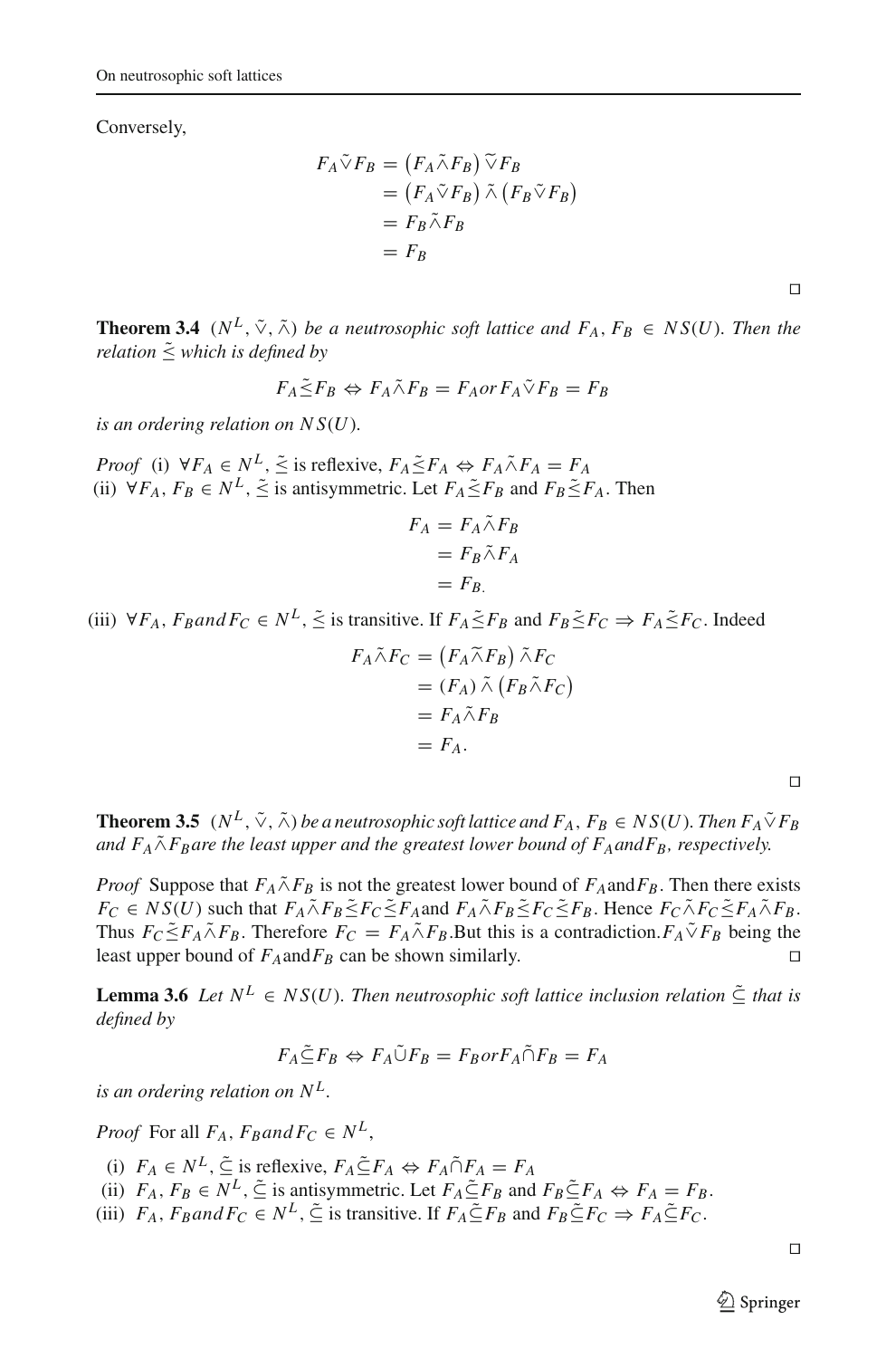**Corollary 3.7** ( $N^L$ ,  $\tilde{\cup}$ ,  $\tilde{\cap}$ ,  $\tilde{\subset}$ ) *is a neutrosophic soft lattice.* 

**Definition 3.8** Let  $(N^L, \tilde{\vee}, \tilde{\wedge}, \tilde{\le})$  be a neutrosophic soft lattice and let  $F_A \in N^L$ . If  $F_A \tilde{\le} F_B$ for all  $F_B \in N^L$ , then  $F_A$  is called the minimum element of  $N^L$ . If  $F_B \leq F_A$  for all  $F_B \in N^L$ , then  $F_A$  is called the maximum element of  $N^L$ .

**Definition 3.9** Let  $(N^L, \tilde{\vee}, \tilde{\wedge}, \tilde{\le})$  be a neutrosophic soft lattice and let  $F_A \in N^L$ . If  $F_B \leq F_A$  or  $F_A \leq F_B$  for all  $F_A$ ,  $F_B \in N^L$ , then  $N^L$  is called a neutrosophic soft chain.

*Example 3.10* Consider the neutrosophic soft lattice in Example [3.2.](#page-2-1) A neutrosophic soft subset  $N^S = \{F_A, F_B, F_D\} \tilde{\subset} NS(U)$  of  $N^L$  is a neutrosophic soft chain. But  $(N^L, \tilde{\mathbb{C}}, \tilde{\mathbb{C}}, \tilde{\mathbb{C}})$ is not a neutrosophic soft chain since  $F_B$  and  $F_C$ can not be comparable.

**Definition 3.11** Let  $(N^L, \tilde{\vee}, \tilde{\wedge}, \tilde{\le})$  be a neutrosophic soft lattice. If every subset of  $N^L$ have both a greatest lowers bound and a least upper bound, then  $N^L$  is called a complete neutrosophic soft lattice.

*Example 3.12* Let  $U = \{u_1, u_2, u_3, u_4, u_5\}$  be a universe set and  $N^L = \{F_A, F_B, F_C, F_B\} \subseteq$ *N S*(*U*).

$$
F_A = \left\{ \left( e_1, \frac{u_1}{0.5, 0.2, 0.7}, \frac{u_5}{0.8, 0.3, 0.4} \right) \right\}
$$
  
\n
$$
F_B = \left\{ \left( e_1, \frac{u_1}{0.4, 0.1, 0.5}, \frac{u_4}{0.8, 0.2, 0.6}, \frac{u_5}{0.5, 0.2, 0.3} \right), \left( e_2, \frac{u_3}{0.5, 0.2, 0.7}, \frac{u_4}{0.8, 0.3, 0.4} \right) \right\}
$$
  
\n
$$
F_C = \left\{ \left( e_1, \frac{u_1}{0.4, 0.2, 0.5}, \frac{u_2}{0.5, 0.4, 0.6}, \frac{u_4}{0.7, 0.2, 0.3}, \frac{u_5}{0.6, 0.1, 0.4} \right), \left( e_2, \frac{u_1}{0.4, 0.2, 0.5}, \frac{u_2}{0.5, 0.4, 0.6}, \frac{u_4}{0.7, 0.2, 0.3} \right) \right\}
$$
  
\n
$$
F_D = F_\emptyset.
$$

Then  $(N^L, \tilde{\cup}, \tilde{\cap}, \tilde{\subset})$  is a complete neutrosophic soft lattice

<span id="page-5-0"></span>**Definition 3.13** Let  $(N^L, \tilde{\vee}, \tilde{\wedge}, \tilde{\le})$  be a neutrosophic soft lattice and  $N^M \tilde{\subset} N^L$ . If  $N^M$  is a neutrosophic soft lattice with the operations of  $N^L$ , then  $N^M$  is called a neutrosophic sublattice of*N*L.

**Theorem 3.14** *Let*  $(N^L, \tilde{\vee}, \tilde{\wedge}, \tilde{\le})$  *be a neutrosophic soft lattice and*  $N^M \tilde{\subset} N^L$ *. IfF<sub>A</sub>* $\tilde{\vee}$ *FB*  $\in$  $N^M$  and  $F_A \tilde{\wedge} F_B \in N^M$  for all  $F_A$ ,  $F_B \in N^M$ , then  $N^M$  is a neutrosophic soft lattice.

*Proof* It is obvious from Definition [3.13.](#page-5-0)

*Example 3.15* Let  $U = \{u_1, u_2, u_3, u_4, u_5\}$  be a universe set and  $N^L = \{F_A, F_B, F_C, F_D\}$  $\tilde{\subset} NS(U)$ .

$$
F_A = \left\{ \left( e_1, \frac{u_1}{0.5, 0.2, 0.7}, \frac{u_5}{0.8, 0.3, 0.4} \right) \right\}
$$
  
\n
$$
F_B = \left\{ \left( \frac{u_1}{0.4, 0.1, 0.5}, \frac{u_4}{0.8, 0.2, 0.6}, \frac{u_5}{0.5, 0.2, 0.3} \right), \left( e_2, \frac{u_3}{0.5, 0.2, 0.7}, \frac{u_4}{0.8, 0.3, 0.4} \right) \right\}
$$
  
\n
$$
F_C = \left\{ \left( e_1, \frac{u_1}{0.4, 0.2, 0.5}, \frac{u_2}{0.5, 0.4, 0.6}, \frac{u_4}{0.7, 0.2, 0.3}, \frac{u_5}{0.6, 0.1, 0.4} \right), \left( e_2, \frac{u_1}{0.4, 0.2, 0.5}, \frac{u_2}{0.5, 0.4, 0.6}, \frac{u_4}{0.7, 0.2, 0.3} \right) \right\}
$$
  
\n
$$
F_D = F_\emptyset
$$

 $\circledcirc$  Springer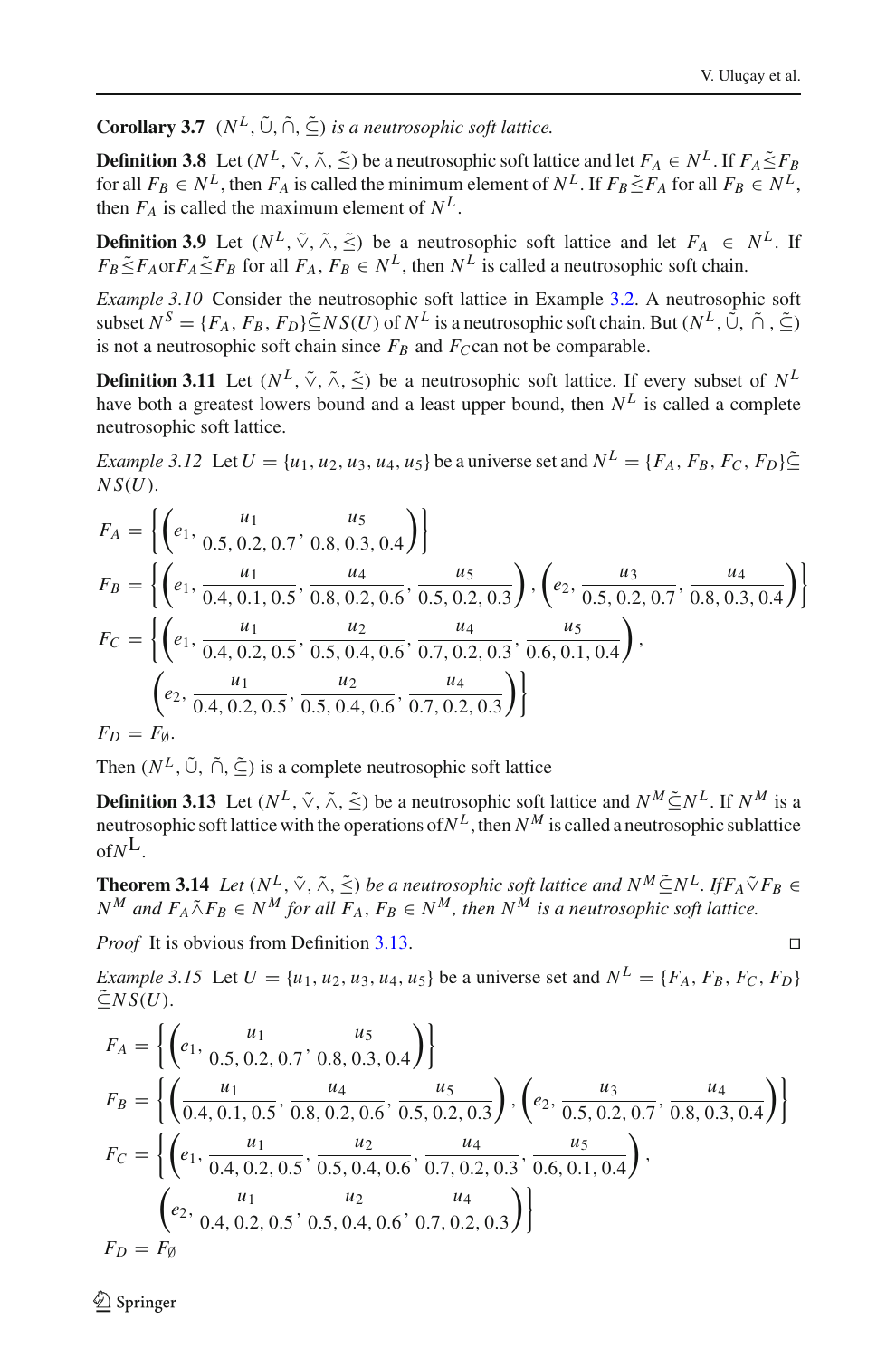Then, if  $N^M = \{F_A, F_B, F_D\} \tilde{\subset} NS(U)$ , then  $N^M$  is a neutrosophic soft sublattice.

**Definition 3.16** Let  $(N^L, \tilde{\vee}, \tilde{\wedge}, \tilde{\le})$  be a neutrosophic soft lattice and  $F_A$ ,  $F_B$ and $F_C \in N^L$ . If

$$
(F_A \tilde{\wedge} F_B) \tilde{\vee} (F_A \tilde{\wedge} F_C) \tilde{\leq} F_A \tilde{\wedge} (F_B \tilde{\vee} F_C)
$$

or

$$
F_A \tilde{\wedge} (F_B \tilde{\vee} F_C) \leq (F_A \tilde{\wedge} F_B) \tilde{\vee} (F_A \tilde{\wedge} F_C)
$$

then  $N^L$  is called a one-sided distributive neutrosophic soft lattice.

**Theorem 3.17** *Every neutrosophic soft lattice is a one-sided distributive neutrosophic soft lattice.*

*Proof* Let 
$$
F_A
$$
,  $F_B$  and  $F_C \in N^L$ .

Since  $F_A \tilde{\wedge} F_B \tilde{\le} F_A$  and  $F_A \tilde{\wedge} F_B \tilde{\le} F_B \tilde{\le} F_B \tilde{\vee} F_C$ ,  $F_A \tilde{\wedge} F_B \leq F_A$  and  $F_A \tilde{\wedge} F_B \leq F_B \tilde{\wedge} F_C$ . Therefore,

$$
F_A \tilde{\wedge} F_B = (F_A \tilde{\wedge} F_B) \tilde{\wedge} (F_A \tilde{\wedge} F_B) \tilde{\leq} F_A \tilde{\wedge} (F_B \tilde{\vee} F_C) \quad (a)
$$

And also we have  $F_A \tilde{\wedge} F_C \tilde{\le} F_A$  and  $F_A \tilde{\wedge} F_C \tilde{\le} F_C \tilde{\le} F_B \tilde{\vee} F_C$ . Since  $F_A \tilde{\wedge} F_C \tilde{\le} F_A$  and  $F_A \tilde{\wedge} F_C \tilde{\leq} F_B \tilde{\vee} F_C$ , then

$$
F_A \tilde{\wedge} F_C = (F_A \tilde{\wedge} F_C) \tilde{\wedge} (F_A \tilde{\wedge} F_C) \tilde{\leq} F_A \tilde{\wedge} (F_B \tilde{\vee} F_C) \quad (b)
$$

from (*a*)and(*b*), we get the desired result,

$$
(F_A \tilde{\wedge} F_B) \tilde{\vee} (F_A \tilde{\wedge} F_C) \tilde{\leq} F_A \tilde{\wedge} (F_B \tilde{\vee} F_C).
$$

**Definition 3.18** ( $N^L$ ,  $\tilde{\vee}$ ,  $\tilde{\wedge}$ ,  $\tilde{\le}$ ) be a neutrosophic soft lattice. If  $N^L$  satisfies the following axioms, it is called a distributive neutrosophic soft lattice;

(i)  $F_A \tilde{\vee} (F_B \tilde{\wedge} F_C) = (F_A \tilde{\vee} F_B) \tilde{\wedge} (F_A \tilde{\vee} F_C)$ (ii)  $F_A \tilde{\wedge} (F_B \tilde{\vee} F_C) = (F_A \tilde{\wedge} F_B) \tilde{\vee} (F_A \tilde{\wedge} F_C)$ 

for all  $F_A$ ,  $F_B$ and $F_C \in N^L$ .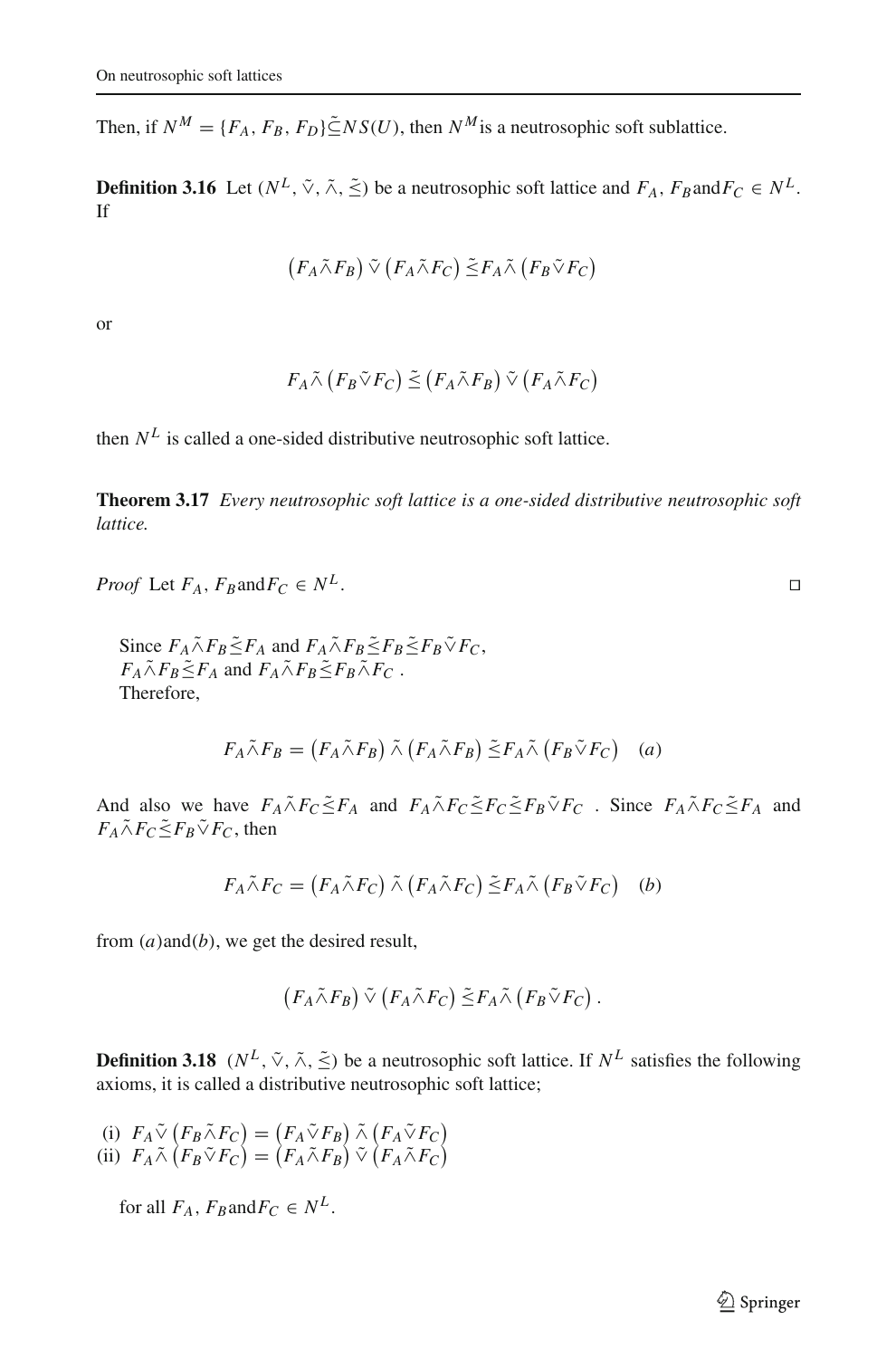#### <span id="page-7-0"></span>**Fig. 2** A distributive neutrosophic soft lattice .

*Example 3.19* Let  $U = \{u_1, u_2, u_3, u_4, u_5\}$  be a universe set and  $N^L = \{F_{\emptyset}, F_A, F_B, F_C,$  $F_D$ ,  $F_E$ } $\subseteq$ *NS*(*U*). Then  $N^L \subseteq NS(U)$  is a neutrosophic soft lattice with the operations ∪˜ and∩˜ . Suppose that

$$
F_{A} = \left\{ \left( e_{1}, \frac{u_{5}}{0.5, 0.2, 0.7} \right), \left( e_{2}, \frac{u_{1}}{0.6, 0.2, 0.7}, \frac{u_{2}}{0.5, 0.1, 0.6} \right) \right\}
$$
  
\n
$$
F_{B} = \left\{ \left( e_{1}, \frac{u_{1}}{0.4, 0.1, 0.5}, \frac{u_{3}}{0.8, 0.2, 0.6}, \frac{u_{5}}{0.5, 0.2, 0.3} \right), \left( e_{2}, \frac{u_{2}}{0.4, 0.2, 0.3}, \frac{u_{4}}{0.8, 0.3, 0.4} \right), \right\}
$$
  
\n
$$
F_{C} = \left\{ \left( e_{1}, \frac{u_{3}}{0.4, 0.2, 0.5}, \frac{u_{4}}{0.7, 0.4, 0.3}, \frac{u_{5}}{0.5, 0.1, 0.4} \right), \left( e_{2}, \frac{u_{1}}{0.4, 0.2, 0.5}, \frac{u_{2}}{0.5, 0.4, 0.6}, \frac{u_{4}}{0.7, 0.2, 0.3} \right), \right\}
$$
  
\n
$$
F_{D} = \left\{ \left( e_{1}, \frac{u_{5}}{0.6, 0.1, 0.4}, \frac{u_{4}}{0.2, 0.5}, \frac{u_{4}}{0.4, 0.2, 0.5}, \frac{u_{2}}{0.5, 0.4, 0.6}, \frac{u_{3}}{0.7, 0.2, 0.3} \right), \left( e_{3}, \frac{u_{3}}{0.7, 0.4, 0.3}, \frac{u_{4}}{0.5, 0.1, 0.4} \right) \right\}
$$
  
\n
$$
F_{E} = \left\{ \left( e_{1}, \frac{u_{5}}{0.4, 0.2, 0.5}, \frac{u_{2}}{0.5, 0.1, 0.4} \right) \right\}
$$
  
\n
$$
F_{E} = \left\{ \left( e_{1}, \frac{u_{1}}{0.4, 0.2, 0.5}, \frac{u_{2}}{0.
$$

 $(N^L, \tilde{\cup}, \tilde{\cap}, \tilde{\subseteq})$  is a distributive neutrosophic soft lattice. The Hasse diagram of it is shown in Fig. [2.](#page-7-0)

**Definition 3.20** ( $N^L$ ,  $\tilde{\vee}$ ,  $\tilde{\wedge}$ ,  $\tilde{\le}$ ) be a neutrosophic soft lattice. Then  $N^L$  is called *a* neutrosophic soft modular lattice, if it is satisfies the following property:

$$
F_C \tilde{\leq} F_A \Rightarrow F_A \tilde{\wedge} (F_B \tilde{\vee} F_C) = (F_A \tilde{\wedge} F_B) \tilde{\vee} F_C
$$

for all  $F_A$ ,  $F_B$ and $F_C \in N^L$ .

*Example 3.21* Let*<sup>U</sup>* = {*u*1, *<sup>u</sup>*2, *<sup>u</sup>*3, *<sup>u</sup>*4, *<sup>u</sup>*5, *<sup>u</sup>*6} be a universe set and *<sup>N</sup><sup>L</sup>* = {*F*∅, *FA*, *FB*, *FC*,  $(F_D) \subseteq NS(U)$ . Then  $N^L \subseteq NS(U)$  is a neutrosophic soft lattice with the operations  $\tilde{\cup}$  and  $\tilde{\cap}$ .

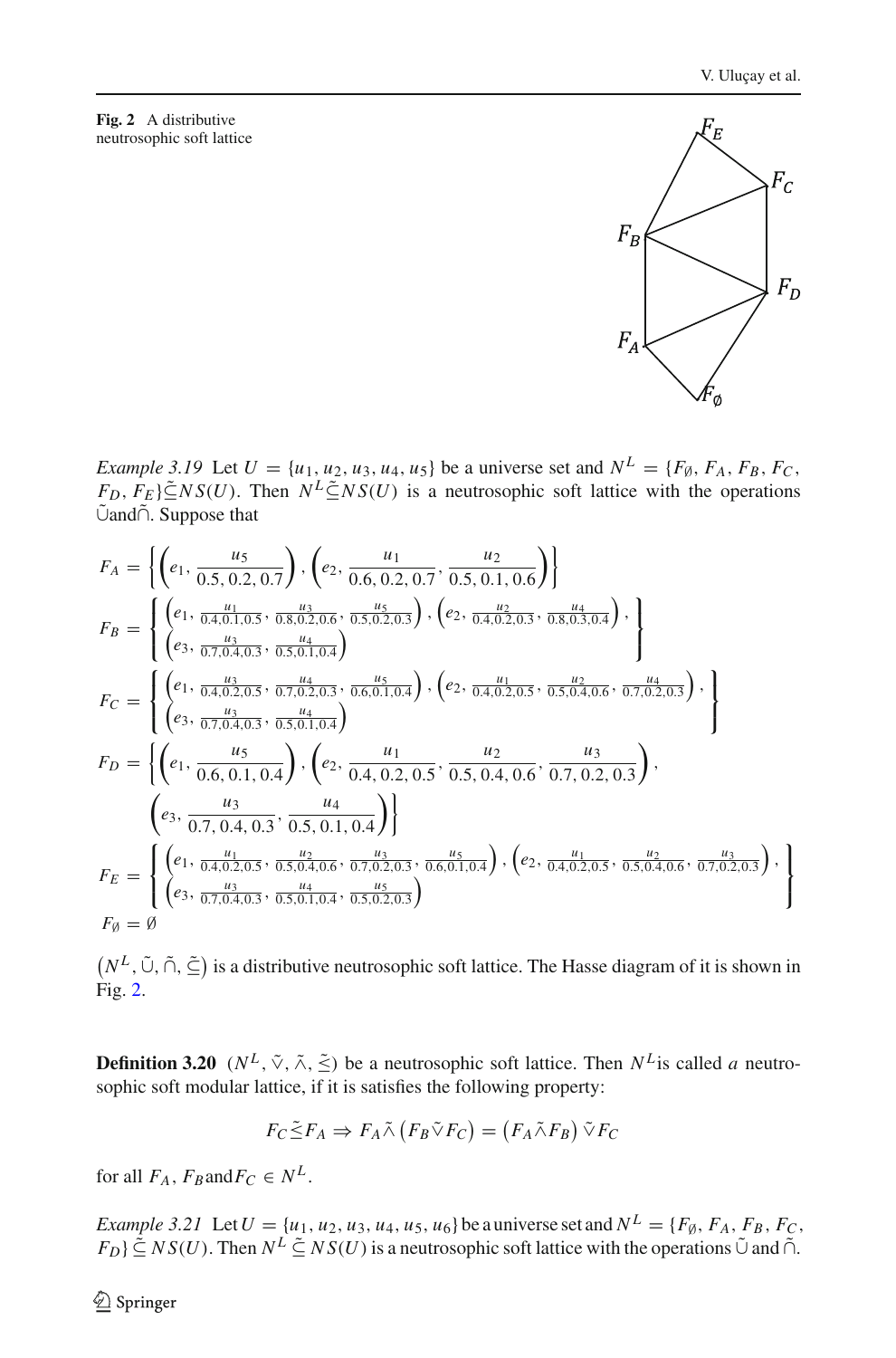<span id="page-8-8"></span>**Fig. 3** A neutrosophic soft modular lattice



Suppose that

$$
F_A = \left\{ \left( e_5, \frac{u_5}{0.5, 0.2, 0.7} \right) \right\}
$$
  
\n
$$
F_B = \left\{ \left( e_1, \frac{u_1}{0.4, 0.1, 0.5}, \frac{u_2}{0.8, 0.2, 0.6} \right), \left( e_2, \frac{u_4}{0.8, 0.3, 0.4} \right) \right\}
$$
  
\n
$$
F_C = \left\{ \left( e_3, \frac{u_2}{0.7, 0.4, 0.3} \right) \right\}
$$
  
\n
$$
F_D = \left\{ \left( e_1, \frac{u_1}{0.4, 0.1, 0.5}, \frac{u_2}{0.8, 0.2, 0.6}, \frac{u_3}{0.6, 0.1, 0.4} \right), \left( e_2, \frac{u_2}{0.5, 0.4, 0.6}, \frac{u_4}{0.7, 0.2, 0.3} \right), \left( e_3, \frac{u_2}{0.7, 0.4, 0.3}, \frac{u_5}{0.5, 0.1, 0.4} \right) \right\}
$$
  
\n
$$
F_{\emptyset} = \emptyset
$$

 $(N^L, \tilde{\cup}, \tilde{\cap}, \tilde{\subseteq})$  is a neutrosophic soft modular lattice. The Hasse diagram of it is shown in Fig. [3](#page-8-8)

# <span id="page-8-7"></span>**4 Conclusion**

In this paper, we defined the concept of neutrosophic soft lattice as an algebraic structure and showed that these definitions are equivalent. We then investigated some related properties and some characterization theorems. To extend this work one can study the properties of neutrosophic soft set in other algebraic structures and fields. In addition, based on these results, we can further probe the applications of neutrosophic soft lattice.

**Acknowledgments** The authors would like to thank the referees for giving useful suggestions for improving the work.

# **References**

- 1. Molodtsov, D.A.: Soft set theory-first results. Comput. Math. Appl. **37**, 19–31 (1999)
- <span id="page-8-1"></span><span id="page-8-0"></span>2. Chen, D., Tsang, E.C.C., Yeung, D.S., Wang, X.: The parameterization reduction of soft set and its applications. Comput. Math. Appl. **49**, 757–763 (2005)
- <span id="page-8-2"></span>3. Maji, P.K., Biswas, R., Roy, A.R.: Fuzzy soft sets. J. Fuzzy Math. **9**(3), 589–602 (2001)
- 4. Maji, P.K., Biswas, R., Roy, A.R.: Soft set theory. Comput. Math. Appl. **45**, 555–562 (2003)
- <span id="page-8-4"></span><span id="page-8-3"></span>5. Maji, P.K., Roy, A.R.: An application of soft set in decision making problem. Comput. Math. Appl. **44**, 1077–1083 (2002)
- <span id="page-8-5"></span>6. Roy, A.R., Maji, P.K.: A fuzzy soft set theoretic approach to decision making problems. J. Comput. Appl. Math. **203**, 412–418 (2007)
- <span id="page-8-6"></span>7. Aktas, H., Cagman, N.: Soft sets and soft groups. Inf. Sci. **177**, 2726–2735 (2007)
- 8. Feng, F., Jun, Y.B., Zhao, X.: Soft semirings. Comput. Math. Appl. **56**(10), 2621–2628 (2008)
- 9. Babitha, K.V., Sunil, J.J.: Soft set relations and functions. Comput. Math. Appl. **60**(7), 1840–1849 (2010)